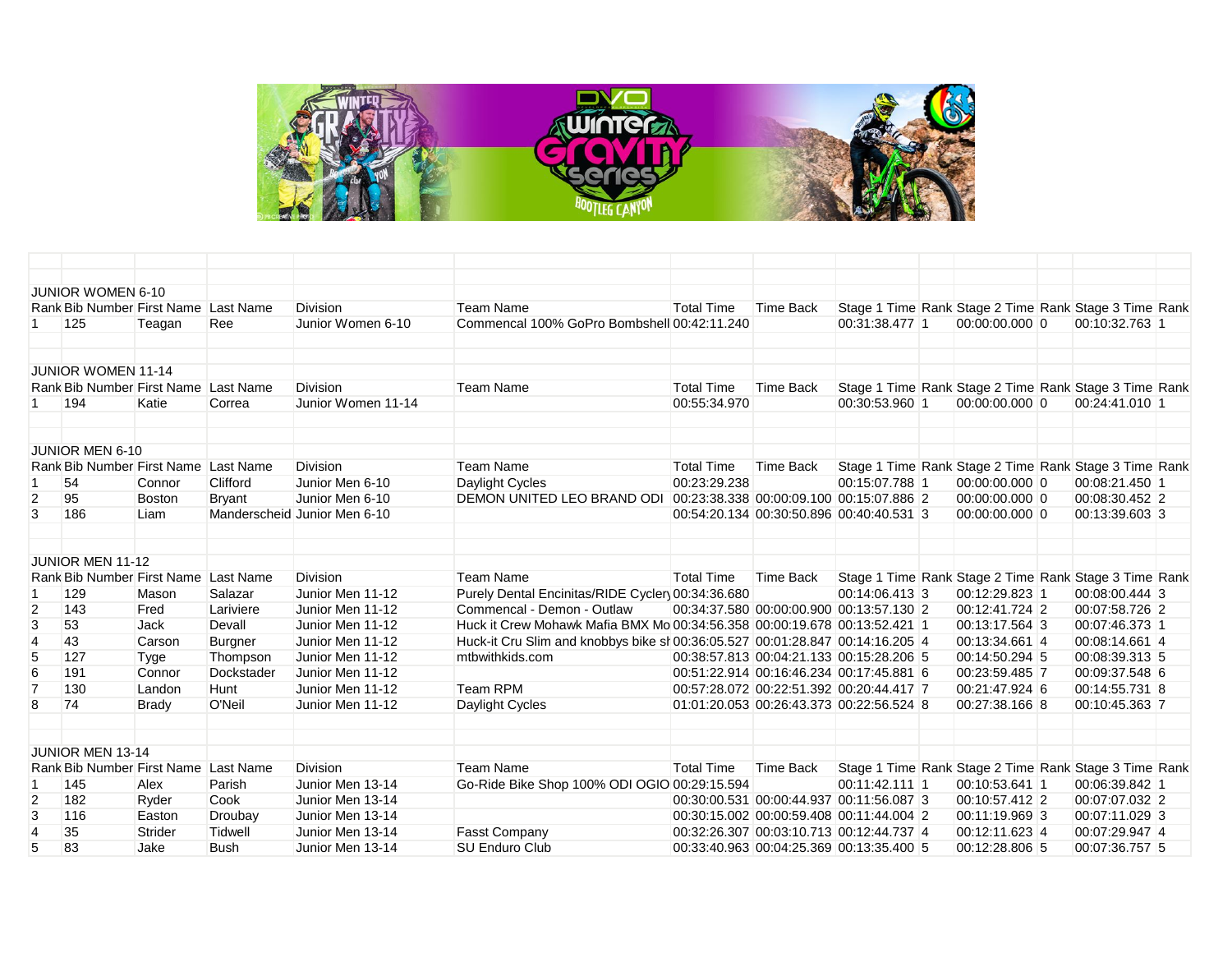

| 6              | 110                                  | Mason        | Manwaring    | Junior Men 13-14  |                                                                                |                   |                  | 00:34:14.853 00:04:59.259 00:13:39.400 6 | 00:12:50.439 6                                        | 00:07:45.014 6 |  |
|----------------|--------------------------------------|--------------|--------------|-------------------|--------------------------------------------------------------------------------|-------------------|------------------|------------------------------------------|-------------------------------------------------------|----------------|--|
| $\overline{7}$ | 133                                  | Aiden        | Parish       | Junior Men 13-14  | Go-Ride Bike Shop 100% ODI OGIO 00:35:58.742 00:06:43.148 00:14:11.717 7       |                   |                  |                                          | 00:13:31.212 7                                        | 00:08:15.813 8 |  |
| 8              | 128                                  | Tanner       | Baughman     | Junior Men 13-14  | Go-Ride                                                                        |                   |                  | 00:38:51.585 00:09:35.991 00:14:14.695 8 | 00:16:26.539 8                                        | 00:08:10.351 7 |  |
| 9              | 44                                   | <b>Ellis</b> | Corbell      | Junior Men 13-14  | Oneal/Azonic                                                                   |                   |                  | 00:49:20.629 00:20:05.035 00:16:31.146 9 | 00:21:10.278 9                                        | 00:11:39.205 9 |  |
|                | <b>CAT 3 WOMEN 15-29</b>             |              |              |                   |                                                                                |                   |                  |                                          |                                                       |                |  |
|                | Rank Bib Number First Name Last Name |              |              | <b>Division</b>   | <b>Team Name</b>                                                               | <b>Total Time</b> | <b>Time Back</b> |                                          | Stage 1 Time Rank Stage 2 Time Rank Stage 3 Time Rank |                |  |
|                | 152                                  | Zoe          | Steele       | Cat 3 Women 15-29 | Go-Ride                                                                        | 00:46:02.209      |                  | 00:16:17.895 1                           | 00:20:16.488 1                                        | 00:09:27.826 1 |  |
|                | CAT 3 WOMEN 30+                      |              |              |                   |                                                                                |                   |                  |                                          |                                                       |                |  |
|                | Rank Bib Number First Name Last Name |              |              | <b>Division</b>   | <b>Team Name</b>                                                               | <b>Total Time</b> | <b>Time Back</b> |                                          | Stage 1 Time Rank Stage 2 Time Rank Stage 3 Time Rank |                |  |
| 1              | 99                                   | Traci        | Thompson     | Cat 3 Women 30+   | Pixelcrane                                                                     | 00:45:08.703      |                  | 00:16:41.961 1                           | 00:18:52.292 1                                        | 00:09:34.450 1 |  |
|                | CAT 2 WOMEN 30+                      |              |              |                   |                                                                                |                   |                  |                                          |                                                       |                |  |
|                | Rank Bib Number First Name Last Name |              |              | Division          | <b>Team Name</b>                                                               | <b>Total Time</b> | <b>Time Back</b> |                                          | Stage 1 Time Rank Stage 2 Time Rank Stage 3 Time Rank |                |  |
| -1             | 166                                  | Crista       | Hunter       | Cat 2 Women 30+   | All Mountain Cyclery ClimbTech                                                 | 00:33:15.939      |                  | 00:13:13.736 1                           | 00:12:28.756 1                                        | 00:07:33.447 1 |  |
| $\overline{2}$ | 192                                  | Stephanie    | Gruner       | Cat 2 Women 30+   |                                                                                |                   |                  | 00:36:17.685 00:03:01.746 00:13:57.323 2 | 00:14:15.451 2                                        | 00:08:04.911 2 |  |
|                | CAT 3 MEN 15-29                      |              |              |                   |                                                                                |                   |                  |                                          |                                                       |                |  |
|                | Rank Bib Number First Name Last Name |              |              | <b>Division</b>   | <b>Team Name</b>                                                               | <b>Total Time</b> | <b>Time Back</b> |                                          | Stage 1 Time Rank Stage 2 Time Rank Stage 3 Time Rank |                |  |
|                | 90                                   | Wyatt        | Thompson     | Cat 3 Men 15-29   | mtbwithkids.com                                                                | 00:27:34.780      |                  | 00:11:04.885 1                           | 00:10:04.780 1                                        | 00:06:25.115 1 |  |
| $\overline{2}$ | 105                                  | Luke         | Uhlrich      | Cat 3 Men 15-29   | All Mountain Cyclery / Deity / Crankb 00:29:21.054 00:01:46.274 00:11:35.112 2 |                   |                  |                                          | 00:10:51.959 2                                        | 00:06:53.983 2 |  |
| 3              | 162                                  | Eric         | Leray        | Cat 3 Men 15-29   | <b>Bikesmith Cyclery</b>                                                       |                   |                  | 00:30:33.433 00:02:58.653 00:12:18.941 3 | 00:11:05.502 3                                        | 00:07:08.990 3 |  |
| $\overline{4}$ | 65                                   | <b>Dylan</b> | Stout        | Cat 3 Men 15-29   | Southwest Bikes                                                                |                   |                  | 00:33:51.354 00:06:16.574 00:12:57.271 4 | 00:13:23.658 4                                        | 00:07:30.425 4 |  |
| 5              | 146                                  | David        | Mills        | Cat 3 Men 15-29   | BISON ONE Racing / Demon United 00:43:13.591 00:15:38.811 00:15:36.115 5       |                   |                  |                                          | 00:18:50.639 5                                        | 00:08:46.837 5 |  |
|                | CAT 3 MEN 30-39                      |              |              |                   |                                                                                |                   |                  |                                          |                                                       |                |  |
|                | Rank Bib Number First Name Last Name |              |              | <b>Division</b>   | <b>Team Name</b>                                                               | <b>Total Time</b> | <b>Time Back</b> |                                          | Stage 1 Time Rank Stage 2 Time Rank Stage 3 Time Rank |                |  |
|                | 103                                  | Jesse        | Goss         | Cat 3 Men 30-39   |                                                                                | 00:27:00.580      |                  | 00:10:59.025 1                           | 00:09:30.630 1                                        | 00:06:30.925 2 |  |
| 2              | 97                                   | Eric         | Demille      | Cat 3 Men 30-39   | Shifting Gears IIc and Fezzari                                                 |                   |                  | 00:27:14.537 00:00:13.957 00:11:09.087 2 | 00:09:41.553 2                                        | 00:06:23.897 1 |  |
| 3              | 85                                   | Aaron        | Prado        | Cat 3 Men 30-39   | <b>TUN Cycling</b>                                                             |                   |                  | 00:29:18.140 00:02:17.560 00:11:26.130 3 | 00:10:39.527 3                                        | 00:07:12.483 3 |  |
| $\overline{4}$ | 112                                  | Nathan       | <b>Brown</b> | Cat 3 Men 30-39   | <b>BikeTime</b>                                                                |                   |                  | 00:32:16.926 00:05:16.346 00:12:57.883 6 | 00:11:56.830 4                                        | 00:07:22.213 5 |  |
| 5              | 108                                  | Robert       | Acevedo      | Cat 3 Men 30-39   |                                                                                |                   |                  | 00:32:40.446 00:05:39.866 00:12:37.654 4 | 00:12:36.890 5                                        | 00:07:25.902 6 |  |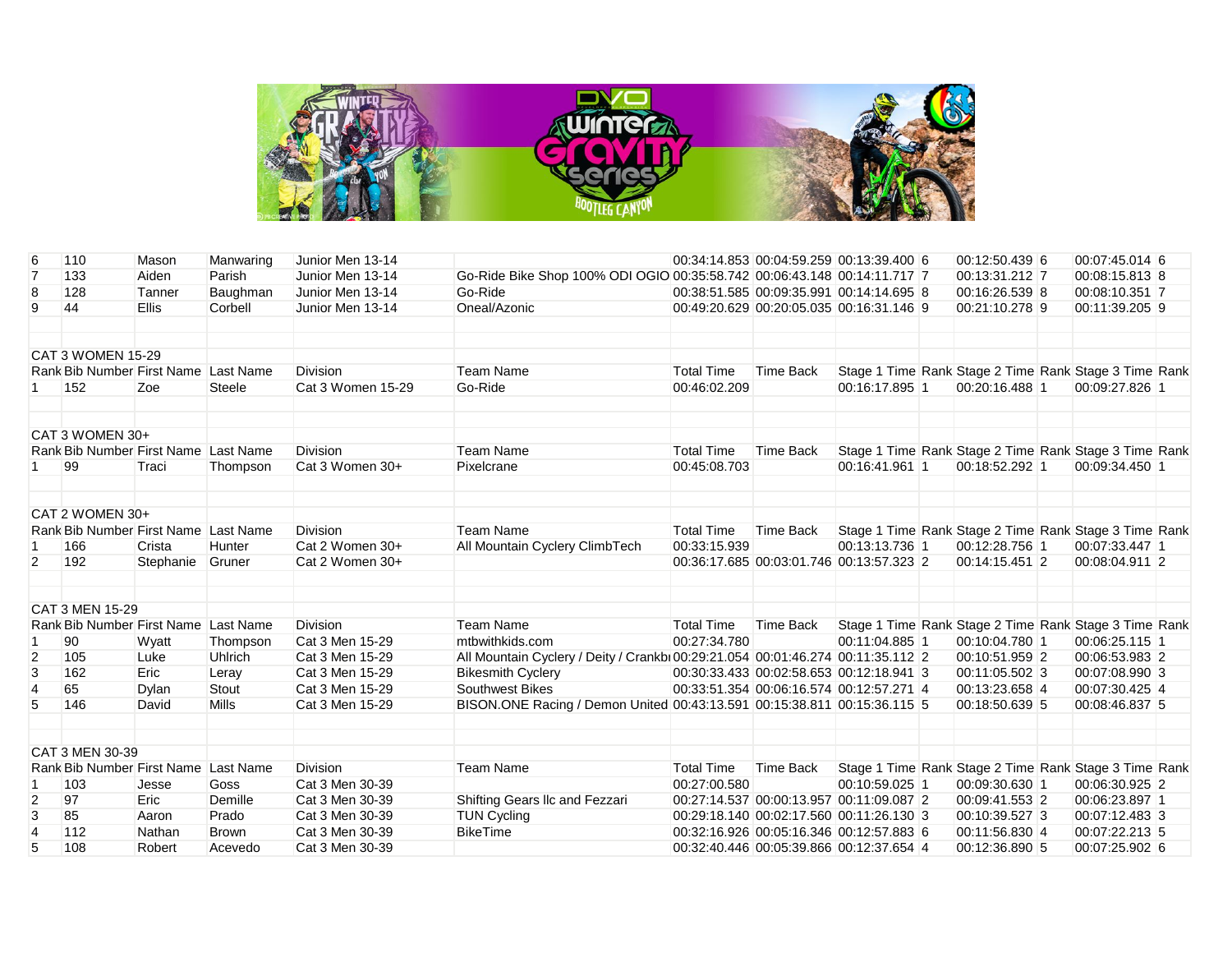

| 6               | 189                                  | <b>Nick</b>       | Reese        | Cat 3 Men 30-39 | remedy                                                                    |                   | 00:35:00.799 00:08:00.219 00:12:44.531 5  |                | 00:14:55.820 7 | 00:07:20.448 4                                        |  |
|-----------------|--------------------------------------|-------------------|--------------|-----------------|---------------------------------------------------------------------------|-------------------|-------------------------------------------|----------------|----------------|-------------------------------------------------------|--|
| $\overline{7}$  | 78                                   | Joseph            | Lamphear     | Cat 3 Men 30-39 |                                                                           |                   | 00:35:22.305 00:08:21.725 00:13:12.294 7  |                | 00:14:15.140 0 | 00:07:54.871 7                                        |  |
| 8               | 123                                  | John              | <b>Brown</b> | Cat 3 Men 30-39 | <b>Bike Time!</b>                                                         |                   | 00:35:45.732 00:08:45.152 00:14:02.821 8  |                | 00:13:30.848 6 | 00:08:12.063 8                                        |  |
| 9               | 187                                  | Christopher Welch |              | Cat 3 Men 30-39 | Remedy                                                                    |                   | 00:40:11.076 00:13:10.496 00:15:29.397 9  |                | 00:15:35.369 8 | 00:09:06.310 9                                        |  |
| 10              | 188                                  | Joseph            | Posney       | Cat 3 Men 30-39 | remedy                                                                    |                   | 00:51:42.580 00:24:42.000 00:17:57.259 10 |                | 00:22:22.453 9 | 00:11:22.868 10                                       |  |
|                 | CAT 3 MEN 40-49                      |                   |              |                 |                                                                           |                   |                                           |                |                |                                                       |  |
|                 | Rank Bib Number First Name Last Name |                   |              | <b>Division</b> | <b>Team Name</b>                                                          | <b>Total Time</b> | <b>Time Back</b>                          |                |                | Stage 1 Time Rank Stage 2 Time Rank Stage 3 Time Rank |  |
| $\overline{1}$  | 87                                   | Paul              | Preuss       | Cat 3 Men 40-49 | Mcghies/702 senders                                                       | 00:29:20.868      |                                           | 00:11:57.921 1 | 00:10:32.576 1 | 00:06:50.371 1                                        |  |
| $\overline{c}$  | 160                                  | Warren            | <b>Brown</b> | Cat 3 Men 40-49 | <b>Bike Time</b>                                                          |                   | 00:30:18.678 00:00:57.810 00:12:02.809 2  |                | 00:11:10.416 2 | 00:07:05.453 3                                        |  |
| 3               | 42                                   | Chris             | Tidwell      | Cat 3 Men 40-49 | <b>Fasst Company</b>                                                      |                   | 00:30:35.150 00:01:14.282 00:12:08.633 3  |                | 00:11:22.185 3 | 00:07:04.332 2                                        |  |
| $\overline{4}$  | 56                                   | Chris             | Giovannelli  | Cat 3 Men 40-49 | DVO/BOXCOMPONENTS/GRAVITY 00:31:28.547 00:02:07.679 00:12:23.825 4        |                   |                                           |                | 00:11:36.935 4 | 00:07:27.787 5                                        |  |
| 5               | 55                                   | Chris             | Mcara        | Cat 3 Men 40-49 | <b>SONORAN CYCLES</b>                                                     |                   | 00:32:04.424 00:02:43.556 00:12:42.006 5  |                | 00:12:12.888 5 | 00:07:09.530 4                                        |  |
| $6\phantom{1}6$ | 38                                   | Geoff             | Kieta        | Cat 3 Men 40-49 | <b>Biketime</b>                                                           |                   | 00:37:22.104 00:08:01.236 00:14:18.328 7  |                | 00:15:32.912 6 | 00:07:30.864 6                                        |  |
| $\overline{7}$  | 63                                   | <b>Brett</b>      | Thompson     | Cat 3 Men 40-49 | Pixelcrane                                                                |                   | 00:38:35.384 00:09:14.516 00:14:28.797 8  |                | 00:15:45.829 7 | 00:08:20.758 7                                        |  |
| 8               | 144                                  | Michael           | Becker       | Cat 3 Men 40-49 |                                                                           |                   | 00:40:02.456 00:10:41.588 00:14:13.560 6  |                | 00:17:27.198 8 | 00:08:21.698 8                                        |  |
|                 | CAT 2+3 MEN 50+                      |                   |              |                 |                                                                           |                   |                                           |                |                |                                                       |  |
|                 | Rank Bib Number First Name Last Name |                   |              | Division        | Team Name                                                                 | <b>Total Time</b> | <b>Time Back</b>                          |                |                | Stage 1 Time Rank Stage 2 Time Rank Stage 3 Time Rank |  |
| -1              | 100                                  | Geoff             | Welch        | Cat 2+3 Men 50+ | <b>DVO Suspension</b>                                                     | 00:26:55.952      |                                           | 00:10:37.273 1 | 00:09:59.591 1 | 00:06:19.088 1                                        |  |
| 2               | 179                                  | David             | Foster       | Cat 2+3 Men 50+ |                                                                           |                   | 00:34:39.142 00:07:43.190 00:13:57.082 3  |                | 00:12:56.525 2 | 00:07:45.535 2                                        |  |
| 3               | 138                                  | Justin            | Van Dyck     | Cat 2+3 Men 50+ | Remedy                                                                    |                   | 00:36:40.026 00:09:44.074 00:13:44.319 2  |                | 00:14:45.917 3 | 00:08:09.790 3                                        |  |
|                 | CAT 2 MEN 15-29                      |                   |              |                 |                                                                           |                   |                                           |                |                |                                                       |  |
|                 | Rank Bib Number First Name Last Name |                   |              | <b>Division</b> | <b>Team Name</b>                                                          | <b>Total Time</b> | Time Back                                 |                |                | Stage 1 Time Rank Stage 2 Time Rank Stage 3 Time Rank |  |
|                 | 68                                   | Robert            | Ibarra       | Cat 2 Men 15-29 | Mcghies 702senders                                                        | 00:25:55.954      |                                           | 00:10:33.136 1 | 00:09:03.209 1 | 00:06:19.609 1                                        |  |
| $\overline{2}$  | 106                                  | Mason             | Cameron      | Cat 2 Men 15-29 |                                                                           |                   | 00:27:55.946 00:01:59.992 00:11:11.968 2  |                | 00:10:02.750 2 | 00:06:41.228 2                                        |  |
| 3               | 165                                  | Derel             | Donaldson    | Cat 2 Men 15-29 | <b>Giant Bicycles</b>                                                     |                   | 00:29:34.700 00:03:38.746 00:11:31.265 4  |                | 00:11:06.169 4 | 00:06:57.266 4                                        |  |
| $\overline{4}$  | 184                                  | Bobby             | Durand       | Cat 2 Men 15-29 | forninetoo enterprise                                                     |                   | 00:29:53.332 00:03:57.378 00:12:10.724 5  |                | 00:10:53.311 3 | 00:06:49.297 3                                        |  |
| 5               | 80                                   | Frankie           | Randell      | Cat 2 Men 15-29 | HLNBoys MTB / Spearmint Rhino La 00:31:21.883 00:05:25.929 00:12:26.968 6 |                   |                                           |                | 00:11:32.615 5 | 00:07:22.300 7                                        |  |
| $6\phantom{1}6$ | 62                                   | Sage              | <b>Brown</b> | Cat 2 Men 15-29 | GRO-AZ                                                                    |                   | 00:32:07.326 00:06:11.372 00:13:09.713 7  |                | 00:11:36.726 6 | 00:07:20.887 6                                        |  |
| $\overline{7}$  | 175                                  | Maxwell           | Wright       | Cat 2 Men 15-29 | factory made mom & dad                                                    |                   | 00:34:02.498 00:08:06.544 00:11:30.682 3  |                | 00:15:12.004 7 | 00:07:19.812 5                                        |  |
|                 |                                      |                   |              |                 |                                                                           |                   |                                           |                |                |                                                       |  |
|                 | CAT 2 MEN 30-39                      |                   |              |                 |                                                                           |                   |                                           |                |                |                                                       |  |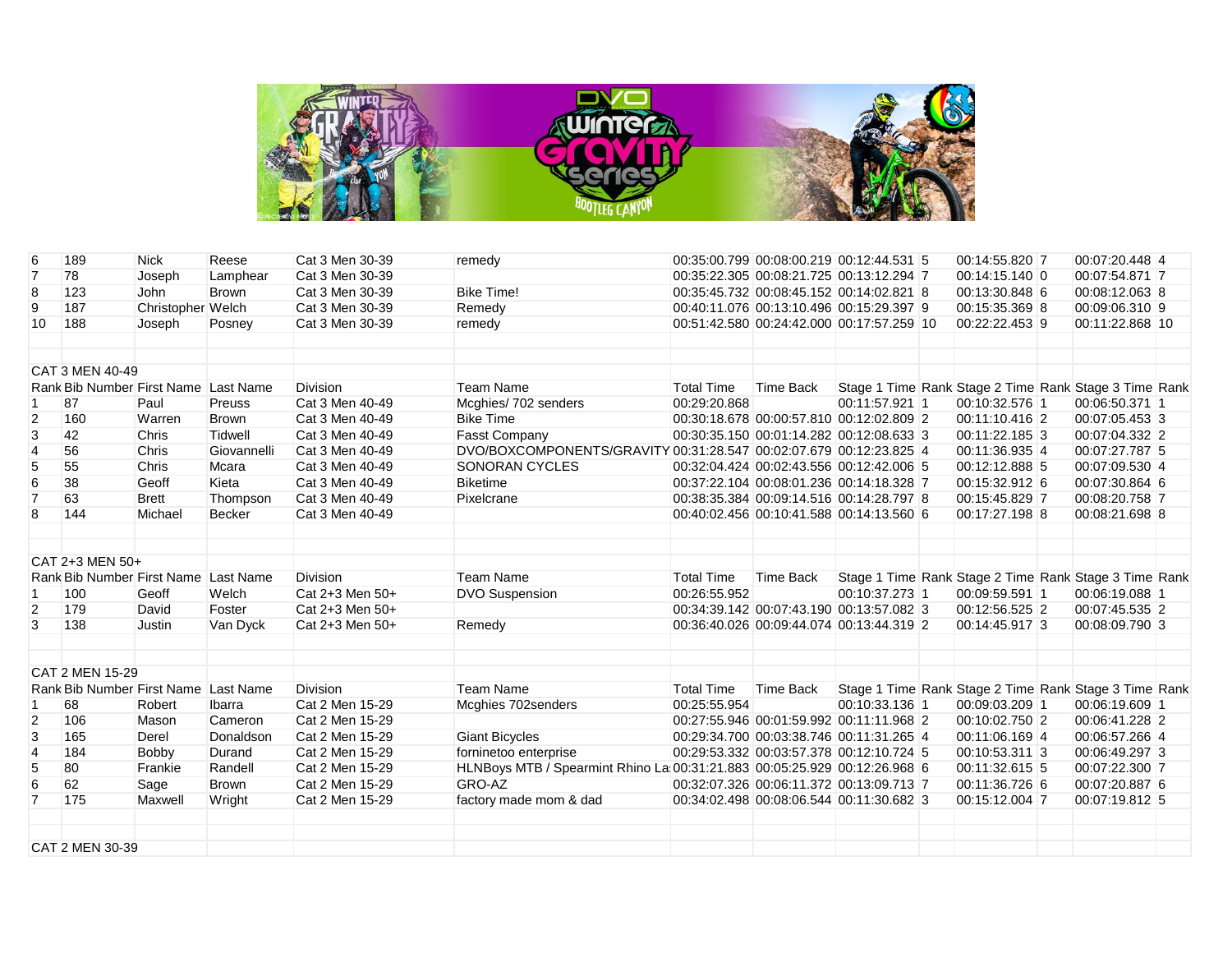

|                 | Rank Bib Number First Name Last Name |                  |             | <b>Division</b> | <b>Team Name</b>                                                              | <b>Total Time</b> | Time Back                                |                |                | Stage 1 Time Rank Stage 2 Time Rank Stage 3 Time Rank |  |
|-----------------|--------------------------------------|------------------|-------------|-----------------|-------------------------------------------------------------------------------|-------------------|------------------------------------------|----------------|----------------|-------------------------------------------------------|--|
|                 | 163                                  | Darmond          | Olson       | Cat 2 Men 30-39 | <b>BLISWORKS BIKES</b>                                                        | 00:25:13.737      |                                          | 00:10:11.390 1 | 00:08:52.137 1 | 00:06:10.210 1                                        |  |
| $\overline{2}$  | 102                                  | Nicholas         | Mardirosian | Cat 2 Men 30-39 | Mojo Wheels                                                                   |                   | 00:25:44.098 00:00:30.361 00:10:25.165 2 |                | 00:09:03.245 2 | 00:06:15.688 2                                        |  |
| 3               | 115                                  | Riley            | Jondle      | Cat 2 Men 30-39 | <b>Footloose Sports</b>                                                       |                   | 00:27:21.732 00:02:07.995 00:10:49.949 3 |                | 00:10:01.808 6 | 00:06:29.975 3                                        |  |
| $\overline{4}$  | 177                                  | Randy            | Barcena     | Cat 2 Men 30-39 | Pearl Izumi                                                                   |                   | 00:27:49.543 00:02:35.806 00:11:06.939 5 |                | 00:10:00.133 5 | 00:06:42.471 5                                        |  |
| 5               | 39                                   | Jason            | Dodd        | Cat 2 Men 30-39 | <b>Tucson Endurance Performance</b>                                           |                   | 00:27:55.319 00:02:41.582 00:11:20.910 6 |                | 00:09:54.009 4 | 00:06:40.400 4                                        |  |
| $6\phantom{1}6$ | 126                                  | Aj               | Clevenger   | Cat 2 Men 30-39 | <b>DVO Suspension</b>                                                         |                   | 00:29:18.447 00:04:04.710 00:11:06.383 4 |                | 00:09:42.343 3 | 00:08:29.721 8                                        |  |
| $\overline{7}$  | 48                                   | Michael          | Gomes       | Cat 2 Men 30-39 |                                                                               |                   | 00:30:15.953 00:05:02.216 00:11:59.657 7 |                | 00:10:59.343 7 | 00:07:16.953 7                                        |  |
| 8               | 66                                   | Andrew           | Romualdez   | Cat 2 Men 30-39 |                                                                               |                   | 00:30:57.877 00:05:44.140 00:12:27.534 8 |                | 00:11:22.221 8 | 00:07:08.122 6                                        |  |
|                 | CAT 2 MEN 40-49                      |                  |             |                 |                                                                               |                   |                                          |                |                |                                                       |  |
|                 | Rank Bib Number First Name Last Name |                  |             | <b>Division</b> | <b>Team Name</b>                                                              | <b>Total Time</b> | Time Back                                |                |                | Stage 1 Time Rank Stage 2 Time Rank Stage 3 Time Rank |  |
|                 | 155                                  | Pete             | Anderson    | Cat 2 Men 40-49 | <b>Bike Fix</b>                                                               | 00:24:41.123      |                                          | 00:10:00.014 1 | 00:08:34.029 1 | 00:06:07.080 1                                        |  |
| $\overline{2}$  | 172                                  | Matt             | Wenske      | Cat 2 Men 40-49 | All Mountain Cyclery/ Euphoria Wellr 00:26:55.016 00:02:13.893 00:10:51.125 3 |                   |                                          |                | 00:09:37.356 3 | 00:06:26.535 2                                        |  |
| 3               | 117                                  | Heath            | Patrick     | Cat 2 Men 40-49 | <b>HLNBOYS</b>                                                                |                   | 00:26:58.521 00:02:17.398 00:10:43.403 2 |                | 00:09:43.215 4 | 00:06:31.903 3                                        |  |
| $\overline{4}$  | 139                                  | <b>Braly</b>     | Joy         | Cat 2 Men 40-49 | <b>AMC</b>                                                                    |                   | 00:27:47.635 00:03:06.512 00:11:11.725 4 |                | 00:09:57.881 5 | 00:06:38.029 5                                        |  |
| 5               | 132                                  | Jody             | Harris      | Cat 2 Men 40-49 |                                                                               |                   | 00:28:34.178 00:03:53.055 00:11:32.105 6 |                | 00:10:11.022 6 | 00:06:51.051 8                                        |  |
| $6\phantom{1}6$ | 82                                   | <b>Isaac</b>     | Gonzalez    | Cat 2 Men 40-49 | Team Toro DVO REVGRIPS                                                        |                   | 00:28:34.719 00:03:53.596 00:11:30.519 5 |                | 00:10:16.268 7 | 00:06:47.932 7                                        |  |
| $\overline{7}$  | 167                                  | Matt             | Oldenburg   | Cat 2 Men 40-49 |                                                                               |                   | 00:28:54.546 00:04:13.423 00:11:45.572 7 |                | 00:10:29.061 8 | 00:06:39.913 6                                        |  |
| 8               | 121                                  | Jose             | Villegas    | Cat 2 Men 40-49 | iibicycles                                                                    |                   | 00:32:18.797 00:07:37.674 00:16:14.091 9 |                | 00:09:31.684 2 | 00:06:33.022 4                                        |  |
| 9               | 137                                  | Christopher Head |             | Cat 2 Men 40-49 | <b>Team Flat Shovels</b>                                                      |                   | 00:32:33.689 00:07:52.566 00:12:50.921 8 |                | 00:12:08.215 9 | 00:07:34.553 9                                        |  |
|                 | CAT 1 MEN 30-49                      |                  |             |                 |                                                                               |                   |                                          |                |                |                                                       |  |
|                 | Rank Bib Number First Name Last Name |                  |             | <b>Division</b> | <b>Team Name</b>                                                              | <b>Total Time</b> | <b>Time Back</b>                         |                |                | Stage 1 Time Rank Stage 2 Time Rank Stage 3 Time Rank |  |
| -1              | 180                                  | Matt             | Ohran       | Cat 1 Men 30-49 | Cannondale                                                                    | 00:25:50.699      |                                          | 00:10:15.895 1 | 00:09:11.295 1 | 00:06:23.509 1                                        |  |
| 2               | 181                                  | Cole             | Baldwin     | Cat 1 Men 30-49 | ksl classifieds                                                               |                   | 00:27:17.474 00:01:26.775 00:10:43.447 2 |                | 00:09:48.160 2 | 00:06:45.867 2                                        |  |
| 3               | 113                                  | Colton           | Lee         | Cat 1 Men 30-49 | BISON.ONE Racing / Demon United 00:31:52.536 00:06:01.837 00:12:23.166 3      |                   |                                          |                | 00:12:10.989 3 | 00:07:18.381 3                                        |  |
|                 | <b>PRO OPEN WOMEN</b>                |                  |             |                 |                                                                               |                   |                                          |                |                |                                                       |  |
|                 | Rank Bib Number First Name Last Name |                  |             | <b>Division</b> | <b>Team Name</b>                                                              | <b>Total Time</b> | <b>Time Back</b>                         |                |                | Stage 1 Time Rank Stage 2 Time Rank Stage 3 Time Rank |  |
| -1              | 183                                  | Amanda           | Propst      | Pro Open Women  |                                                                               | 00:28:20.218      |                                          | 00:11:12.822 1 | 00:10:28.699 1 | 00:06:38.697 1                                        |  |
| $\overline{2}$  | 26                                   | Stefanie         | Mcdaniel    | Pro Open Women  |                                                                               |                   | 00:30:13.578 00:01:53.360 00:12:00.369 2 |                | 00:11:13.269 3 | 00:06:59.940 2                                        |  |
| 3               | 30                                   | Chelsie          | Klaine      | Pro Open Women  | Pinecraft Racing / Bikesmith Cyclery 00:30:20.681 00:02:00.463 00:12:01.933 3 |                   |                                          |                | 00:11:11.449 2 | 00:07:07.299 3                                        |  |
| $\overline{4}$  | 10                                   | Nicole           | Schanilec   | Pro Open Women  | Go - Ride                                                                     |                   | 00:31:40.915 00:03:20.697 00:12:23.883 4 |                | 00:12:07.198 4 | 00:07:09.834 4                                        |  |
|                 |                                      |                  |             |                 |                                                                               |                   |                                          |                |                |                                                       |  |